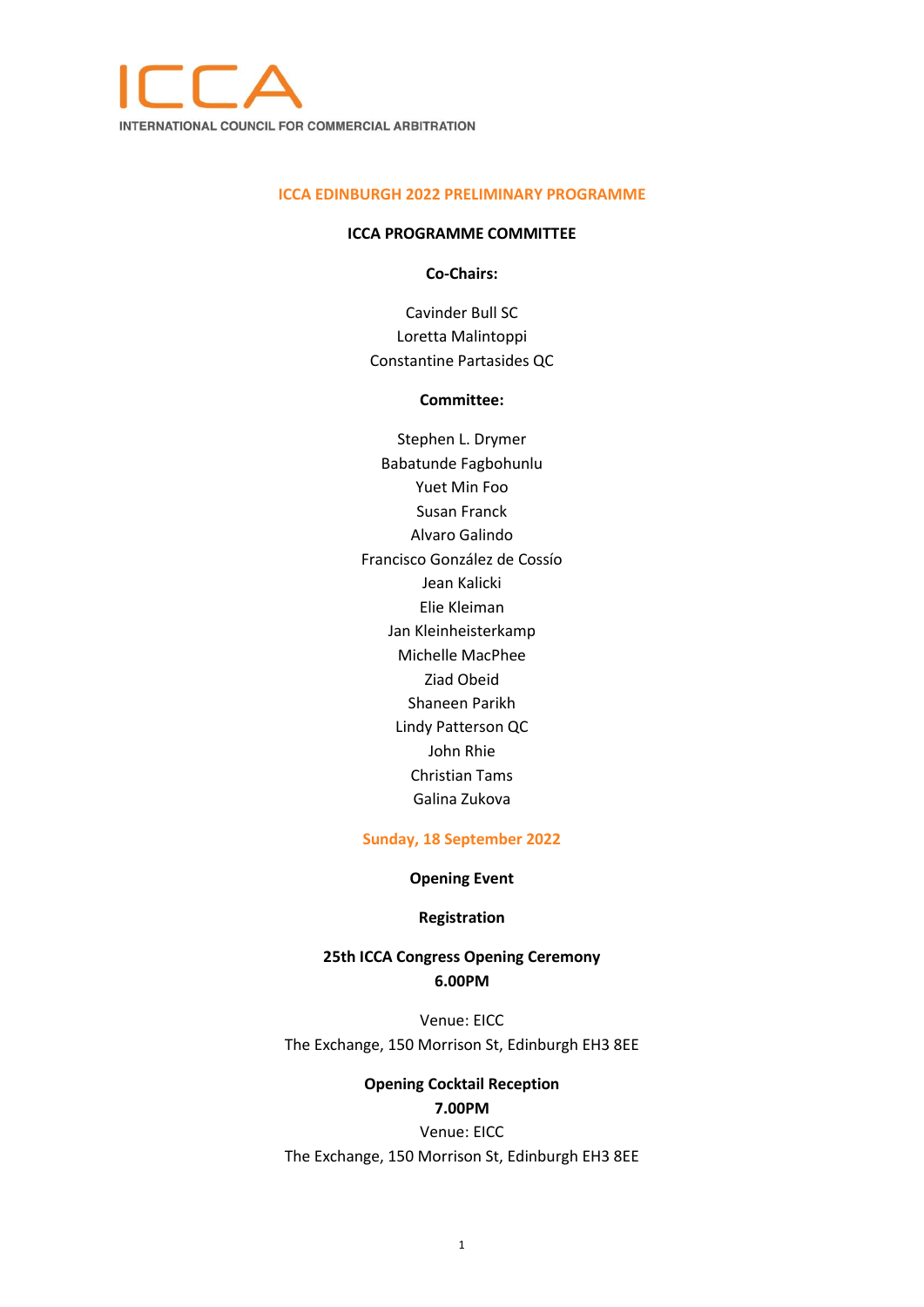

## **DAY 1 – Monday, 19 September 2022, EICC**

**Breakfasts** (limited capacity – details to come) (08.00AM – 09.00AM)

> **Morning – Session 1** (09.30AM – 11.00AM)

Welcome Remarks Programme Overview Keynote Address – Louise Arbour

Data Collection: Taking Stock of the International Arbitration Community Susan Franck

> **Coffee Break** (11.00AM – 11.30AM)

> **Morning – Session 2**  (11.30AM – 12.45PM)

### **Plenary: Arbitration's Age of Enlightenment…and Adaptation?**

Through four very different presentations, this panel will recall the historic roots of international arbitration, query the modern day impact of Artificial Intelligence on arbitration and examine how States have on occasion pursued the path of enlightenment by submitting their disputes to international arbitration. The speakers will also address arbitration's versatility, creativity and the influence of the principle of loyalty, and review past successful initiatives of the international community and their contribution in restraining resort to unilateralism, protectionism and nationalism.

**Moderator:** Loretta Malintoppi **Speakers:** Carole Malinvaud**,** Lucy Reed**,** Hi-Taek Shin**,** J. Christopher Thomas

> **Lunch** (12.30PM – 02.00PM)

**Afternoon – Session 1** (02.00PM – 03.15PM)

#### **Panel 1: Progress Made / Progress to be Made – Exploring the Ways Forward**

Inspired by Scottish Enlightenment philosopher David Hume's empirical approach to analysing social phenomena, this panel is an effort to assess and understand the current state of the field of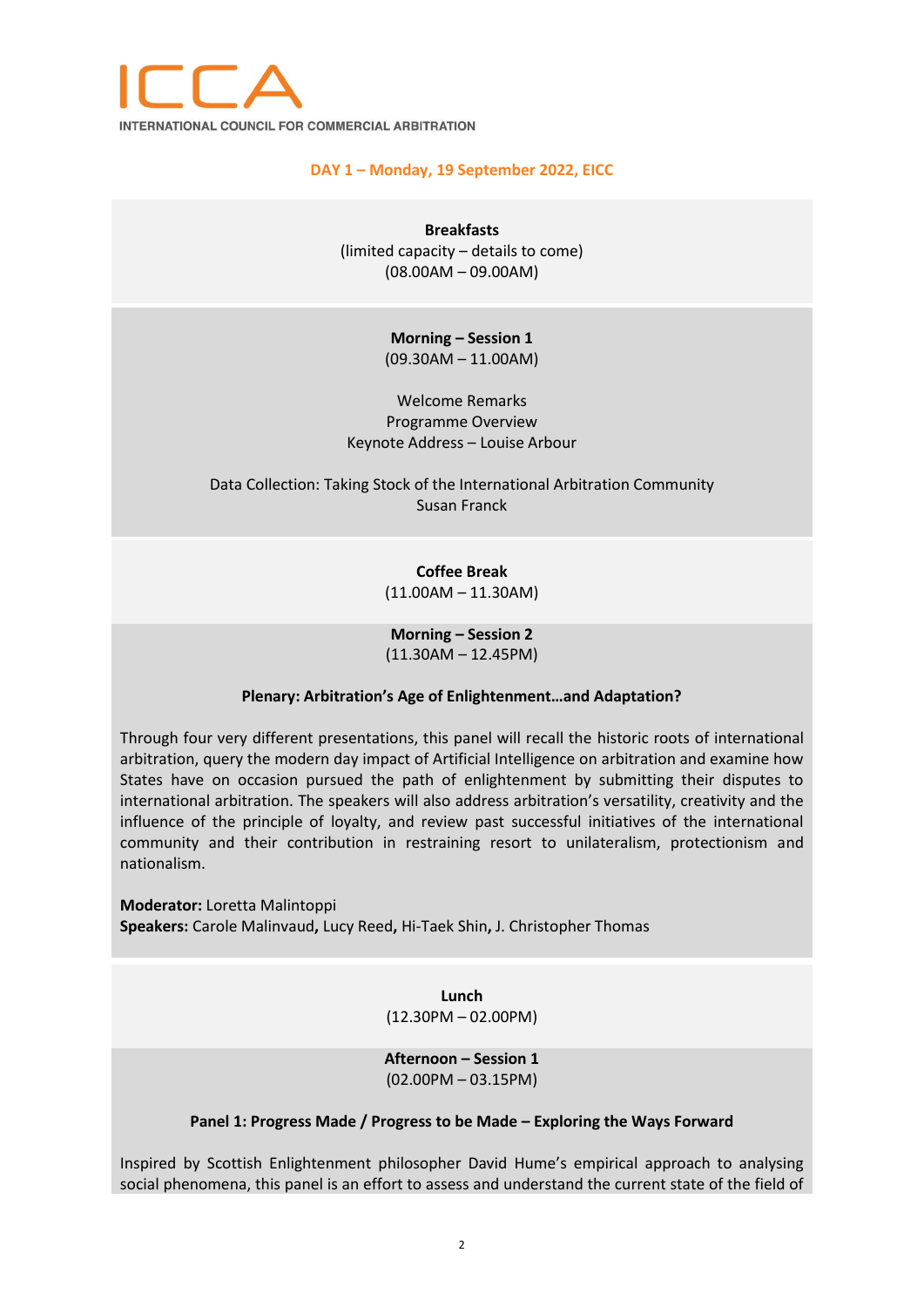

**INTERNATIONAL COUNCIL FOR COMMERCIAL ARBITRATION** 

arbitration in the modern age, and the fundamental challenges facing international arbitration in the world of tomorrow. Speakers will explore their personal "Top 3 List" of issues in international arbitration where change would provide a vital benefit and identify methods for implementing such change.

## **Moderator:** Susan Franck

**Speakers:** Diamana Diawara, Lucy Greenwood, James Hope

## **Afternoon – Session 2** (03.15PM – 04.30PM)

### **Once Upon a Time in International Arbitration**

These two panels shall revisit some of the classic cases of the past, and consider the development of the modern law of international economic relations. The first panel shall revisit three landmark decisions by the International Court of Justice and international arbitral tribunals that continue to prompt debate. The second panel will take as its starting point the International Law Commission's 2001 Draft Articles on the Responsibility of States for Internationally Wrongful Acts, and consider how the law of State responsibility is evolving to address contemporary forms of State conduct.

## **Panel 2: Once Upon a Time in International Arbitration I: Three Classics Revisited**

This panel will zoom in on three seminal cases that have shaped international arbitration: *Barcelona Traction*, *Abu Dhabi Oil*, and *Mitsubishi Motors*. Speakers will re-introduce these cases and explain why they have become classics. They are also encouraged to offer their views on how each one of these cases might be decided today. By looking at these well-known decisions, the panel session will allow participants to "travel back in time" with the benefit of a modern-day perspective. At the same time, discussions will highlight significant waypoints in the development of international arbitration, and illustrate the power of arbitrators/judges to develop the law.

## **Moderator:** Galina Zukova **Speakers:** George Bermann, Nagla Nassar, Jan Paulsson

## **Panel 3: Once Upon a Time in International Arbitration II: State Responsibility – Then and Now**

The ILC Articles on State Responsibility have become a crucial point of reference for arbitration lawyers. Influential though they are, the Articles were primarily developed for inter-State relations, and may not be an easy fit for novel issues in contemporary arbitration such as the conduct of privatised State entities, central banks, and matters relating to economic deregulation more generally. Challenges to international investment arbitration have also led to calls for a new *lex mercatoria publica* that aligns international law with national conceptions of State liability, shaped by constitutional and administrative law. This panel session shall draw together the different strands of these developments so as to offer a vantagepoint into the future.

## **Moderator:** Christian Tams **Speakers:** Alison Macdonald, Bruno Simma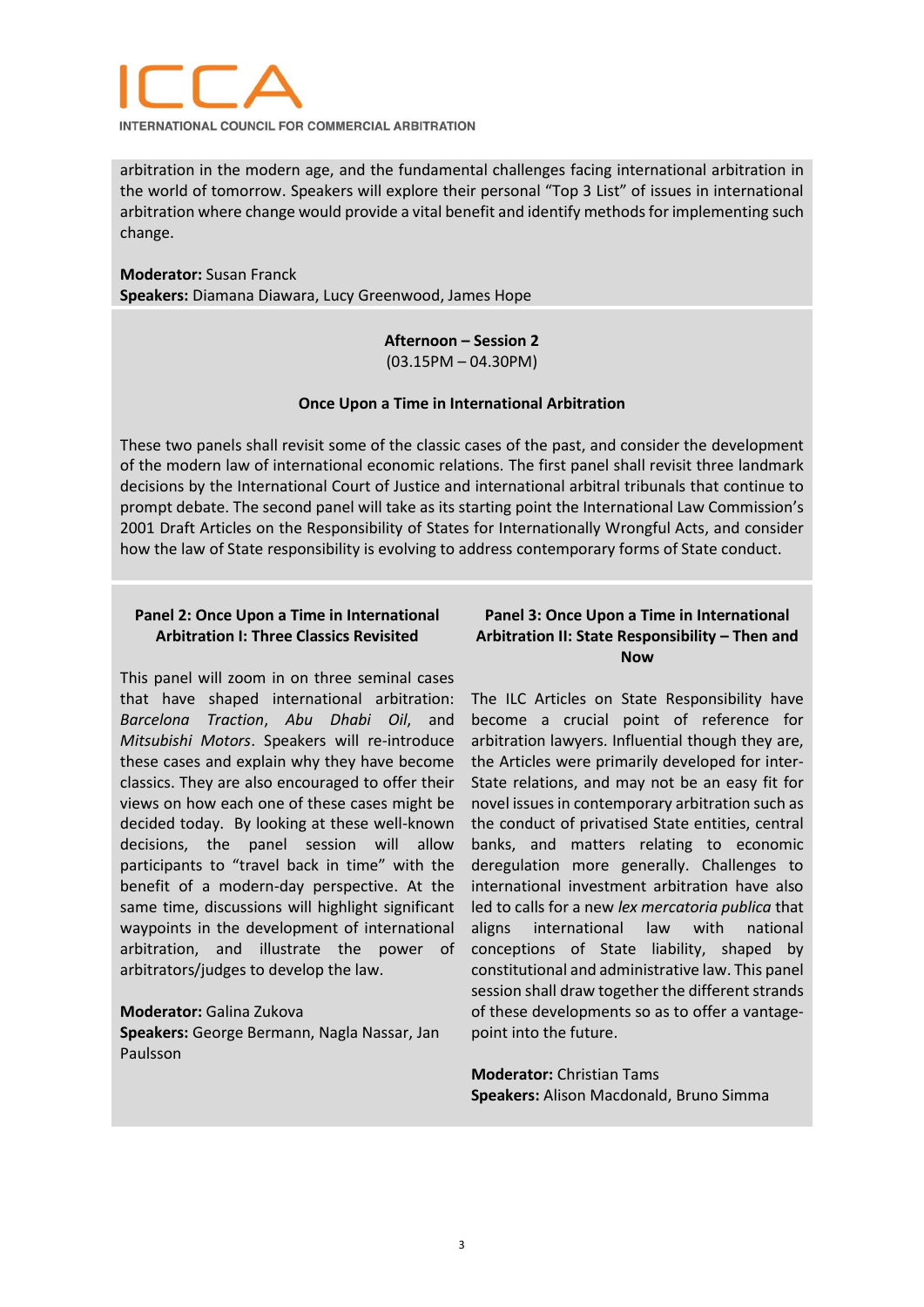

**Coffee Break** (04.30PM – 05.00PM)

**Afternoon – Session 3** (05.00PM – 06.15PM)

## **Panel 4: Arbitration's Printing Press: Drawing the Line Between Confidentiality and Transparency**

Confidentiality has been seen as one of the cornerstones of international arbitration. However, in reality the confidentiality of the process is often exaggerated. The panel shall introduce the present status of the law on confidentiality, and examine whether, more broadly, there should be more transparency in international arbitration. Should the default setting in arbitration be "confidential unless the parties agree otherwise", or "transparent unless the parties agree on confidentiality"? Should this question be answered differently for contractual and treaty arbitration? In this age of instant and mass dissemination of information, should international arbitration use modern media to "change with the times" and, if so, how?

**Moderator:** Ziad Obeid **Speakers:** Paula Hodges, Anke Sessler, Mallory Silberman, Caroline Simson

## **Panel 5: Post Pandemic Dispute Resolution Toolbox**

Arbitration remains a tool among many for the resolution of international disputes. This panel shall explore various types of dispute management tools to enhance the value proposition of international arbitration. The panel shall explore negotiation techniques, mediation/conciliation, early neutral evaluation, arbitration, and litigation and how these various tools might be employed together or separately to optimise the international dispute resolution process.

#### **Moderator:** Lindy Patterson

**Speakers:** Joyce Aluoch, Wolf von Kumberg, Elina Mereminskaya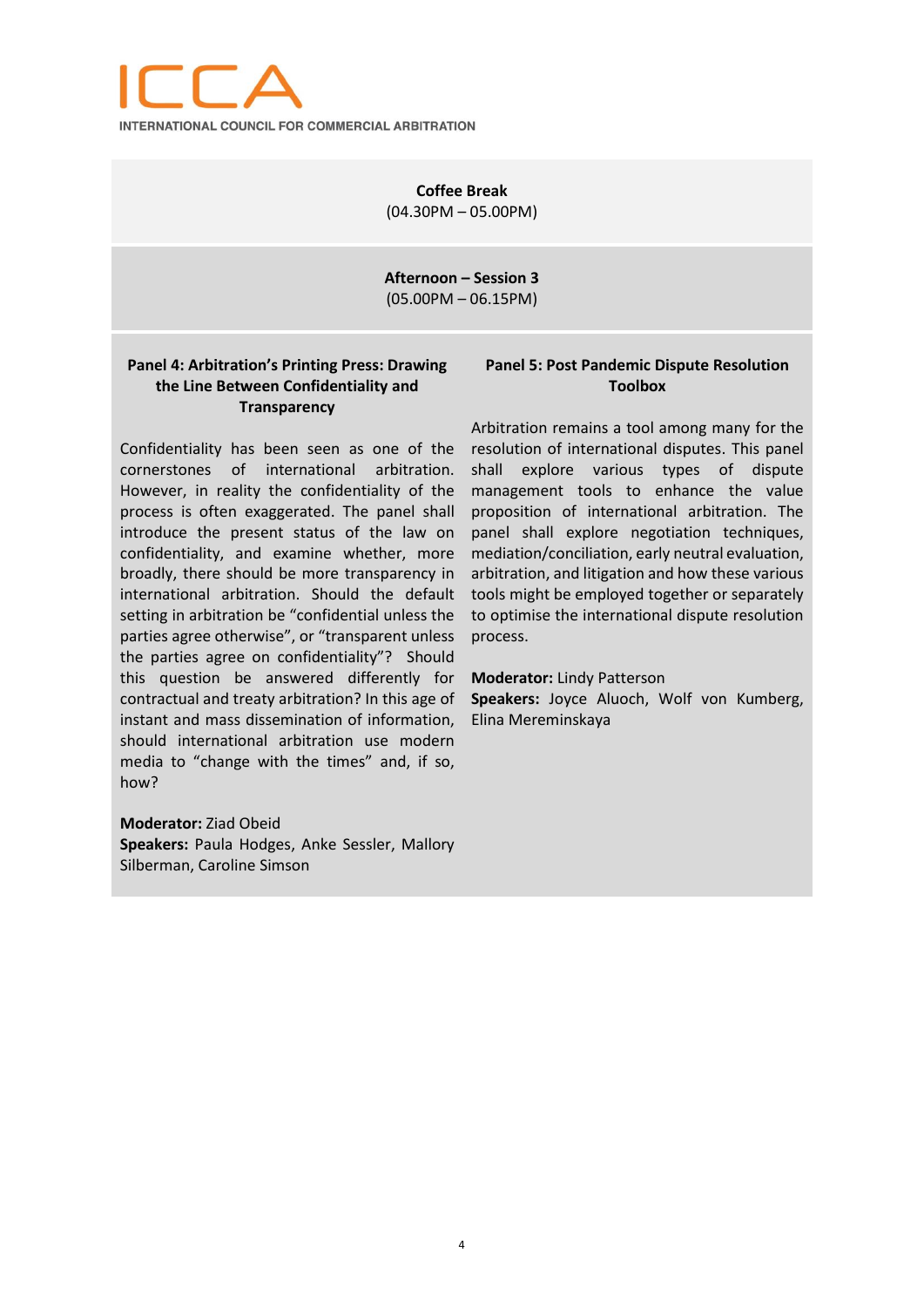

## **DAY 2 – Tuesday, 20 September 2022, EICC**

**Breakfasts** (limited capacity – details to come) (08.00AM – 09.00AM)

## **Morning – Session 1** (09.30AM – 9.45AM)

### **Guillermo Aguilar-Alvarez Prize Presentation**

**Morning – Session 2** (09.45AM – 11.00AM)

## **Panel 6: "State of the World" in 2022 – New Developments and Reform in International Investment Arbitration**

The 2022 ICCA Congress arrives after several years of intense debate and dialogue over both the need for and the appropriate direction of potential reforms to investor-State dispute settlement procedures. While concrete steps have been taken by a number of institutions, States, and other stakeholders, these do not yet reflect a complete consensus on the best path forward. This panel will discuss the "state of the new world" as it has taken shape by 2022, with speakers assessing both the latest ICSID Rules amendments, the state-of-play of UNCITRAL Working Group III discussions, and the innovations to ISDS procedures and dispute resolution bodies endorsed by select States or in particular regions through bilateral and multilateral accords. The panel will also assess the momentum for, and continuing obstacles to, the possible establishment of a broader permanent international investment court system.

**Moderator:** Jean Kalicki **Speakers:** Tom Sikora, Anna Joubin-Bret, Meg Kinnear, Patience Okala

> **Coffee Break** (11.00AM – 11.30AM)

> **Morning – Session 3** (11.30AM – 12.45PM)

### **Regional Themes**

This session consists of two panels that shall take a round-the-world trip into current trends and pressing issues in each of the regions of the world. It shall explore present tensions between constitutionalism and populism in the Americas and Europe, and dynamism and consolidation in Asia, Africa and the Middle East. The first panel shall consider the theme of constitutionalism and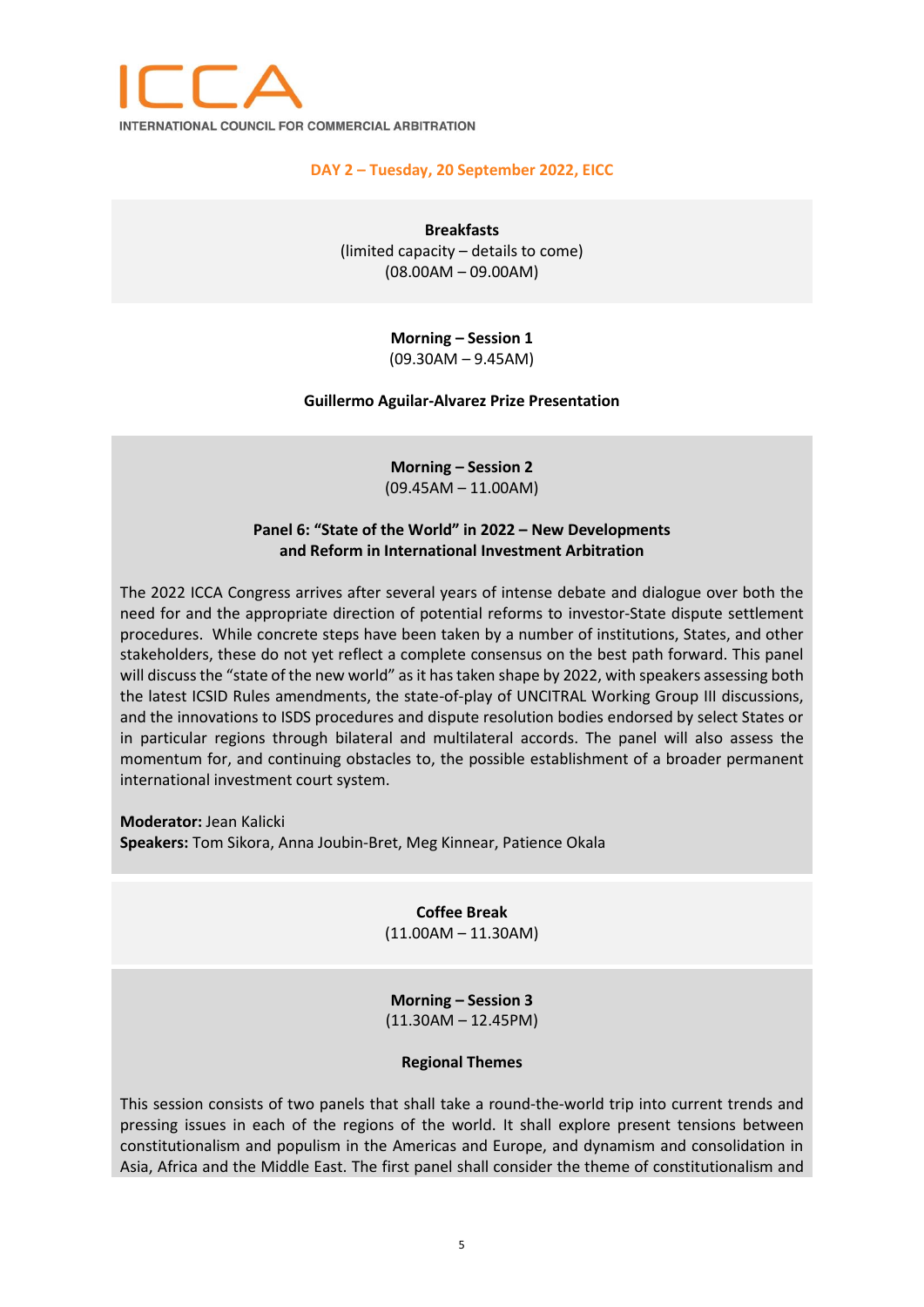

**INTERNATIONAL COUNCIL FOR COMMERCIAL ARBITRATION** 

populism, and the recent treatment of arbitration issues by courts in the Americas and Europe. The second panel shall consider the growing dynamism and consolidation of international arbitration in Asia, Africa and the Middle East, as the arbitration world becomes more multi-polar. China's Belt and Road Initiative and India's "Make in India" campaign, followed up by a full embrace of international arbitration by both of these fast-growing economies, holds promise of a new frontier for international arbitration even as growing investments in Africa and the Middle East promise new opportunities for arbitration growth in these regions.

## **Panel 7: Regional Themes I: The Americas and Europe between Constitutionalism and Populism**

Actions of constitutionality in the context of arbitration are familiar features in Latin America, as are extensive discussions on the constitutionality of arbitration itself. Similarly, the European debate on the future of international arbitration has been increasingly shaped by quasi-constitutional questions such as those in the European Court of Justice's judgment in *Achmea* and its opinions regarding the European Union's new investment agreements. Often as unpredictable as its protagonists, populism is also bound to leave its mark on trade policies and arbitration. The fallout of sharpening political populism in Latin America, the United States and Europe alike will equally present potential new challenges to international arbitration – as also in a post-Brexit United Kingdom. This panel shall promote a cross-regional exploration and discussion: *des regards croisés* and a quest for underlying commonalities between European and Latin and North American developments in an attempt to form a better understanding of these dynamics, and where they may lead us.

**Moderator:** Francisco González de Cossío **Speakers:** Julie Bédard, Markus Burgstaller, David Edward, Eduardo Zuleta

## **Panel 8: Regional Themes II: Asia, Africa and the Middle East: Dynamism and Consolidation**

Arbitration has become the preferred form of international commercial dispute resolution in the West, and is growing in popularity in the East and the South. Nothing symbolises this better than the rise of China and India and the newfound focus on Africa by countries around the world. Spurred by decades of hyper-fast growth, both China (with its monumental Belt and Road Initiative), and India (with the Government's "Make in India" campaign), are poised to become the engines of the world over the next three decades. The emergence of new dispute resolution centres in China and India, as well as all along this new Silk Road, will herald a new age for eastern arbitration. Two of the main regional targets of Asian expansion and investments are Africa, another continent with great potential for innovation, and the Middle East, which has been at the forefront of Chinese investments in recent years. At the same time, significant reforms of the civil justice systems in Africa, and continued reforms in Middle Eastern countries, are necessary to render arbitration more effective and to integrate international best practices. This panel will identify and examine common trends as these regions emerge as arbitration powerhouses of the future.

**Moderator:** Shaneen Parikh **Speakers:** Ndanga Kamau, Darius Khambata, Emilia Onyema, Sun Wei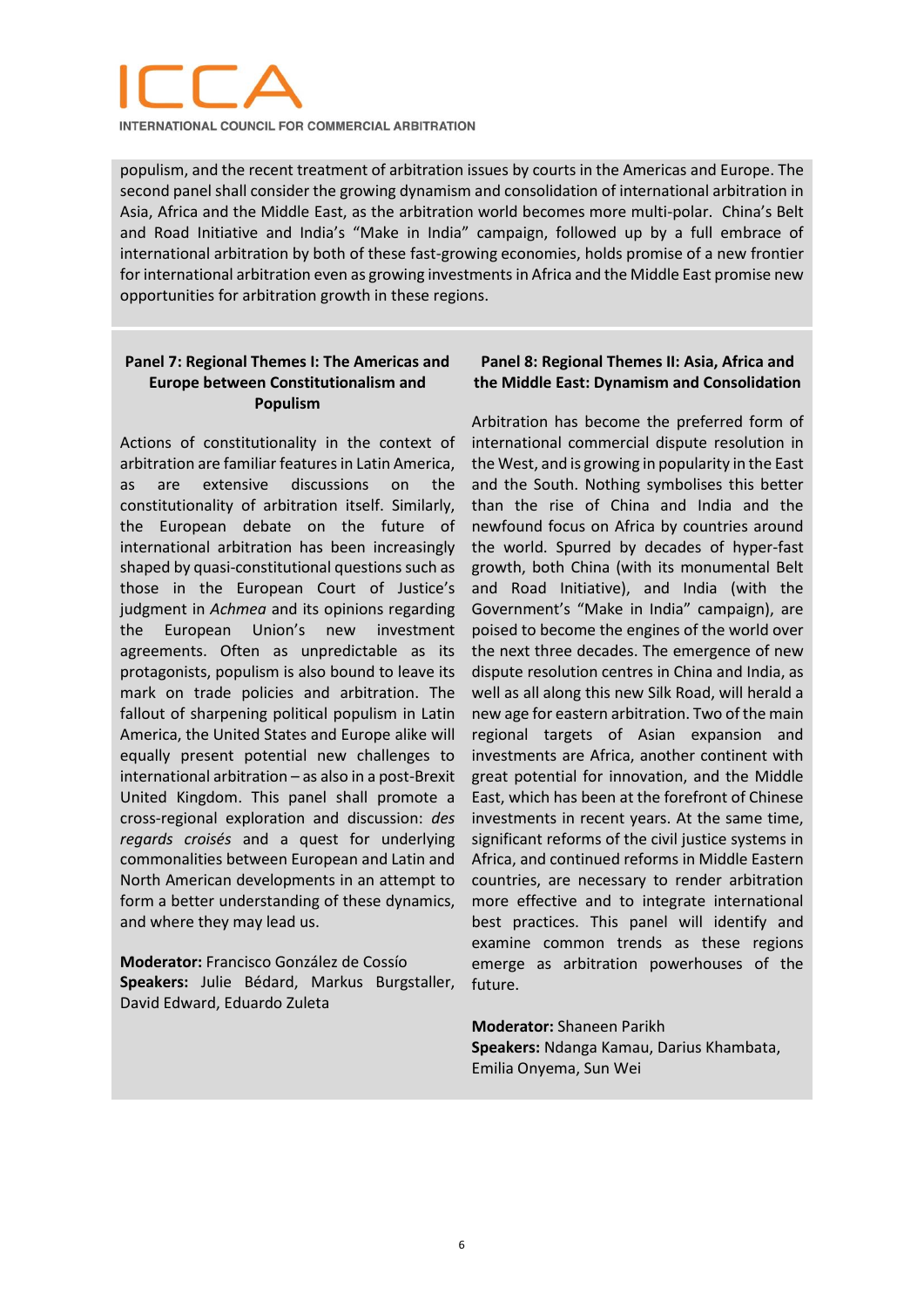

**Lunch** (12.45PM – 02.00PM)

**Afternoon – Session 1** (02.00PM – 03.15PM)

#### **Panel 9: The Sociology of Arbitration**

This panel shall invite ICCA participants to step outside the box, and consider sociological perspectives on the field of international arbitration. That arbitration is such a "field", with its own actors, institutions, routines and rituals (of which the ICCA Congress is one), now is difficult to dispute. The question is what arbitration practitioners can learn from a dialogue with sociology, and how this can enhance the community's efforts to ensure that arbitration fulfils its purpose optimally. To explore this perspective, the panel will feature a keynote by a leading sociologist, who will offer a bird's eye view of international arbitration, as perceived by a sociologist. This will be followed by comments from two actors in the arbitration field.

**Moderator:** Eleonora Coelho **Speakers:** Florian Grisel, Malcolm Langford, Janet Walker

#### **Panel 10: Young Practitioners and our Future**

For this panel, young practitioners from various jurisdictions will come together to lead discussions on interesting, innovative and provocative initiatives in the international arbitration arena. Participants will engage in "speed-conferencing" in small groups, where teams of talented and energetic practitioners who are future arbitration leaders will facilitate the sharing of views and thoughts on various aspects of the latest developments in arbitration. Topics of interest such as the proliferation of young entrepreneurs in the business of arbitration, young practitioners' use of technology, and new-age arbitral institutions, will take centre stage. The panel will also share and discuss the findings from the "speedconferencing" sessions.

#### **Moderator:** Yuet Min Foo

**Speakers:** Julian Bordaçahar, Elizabeth Chan, Arie Eernisse, Elena Gutierrez, Iuliana Iancu, Jonathan Lim, Belinda McRae, Melissa Ordonez, Nesreen Osman, Naomi Tarawali, Siddharth Thacker, Nhu Hoang Tran Thang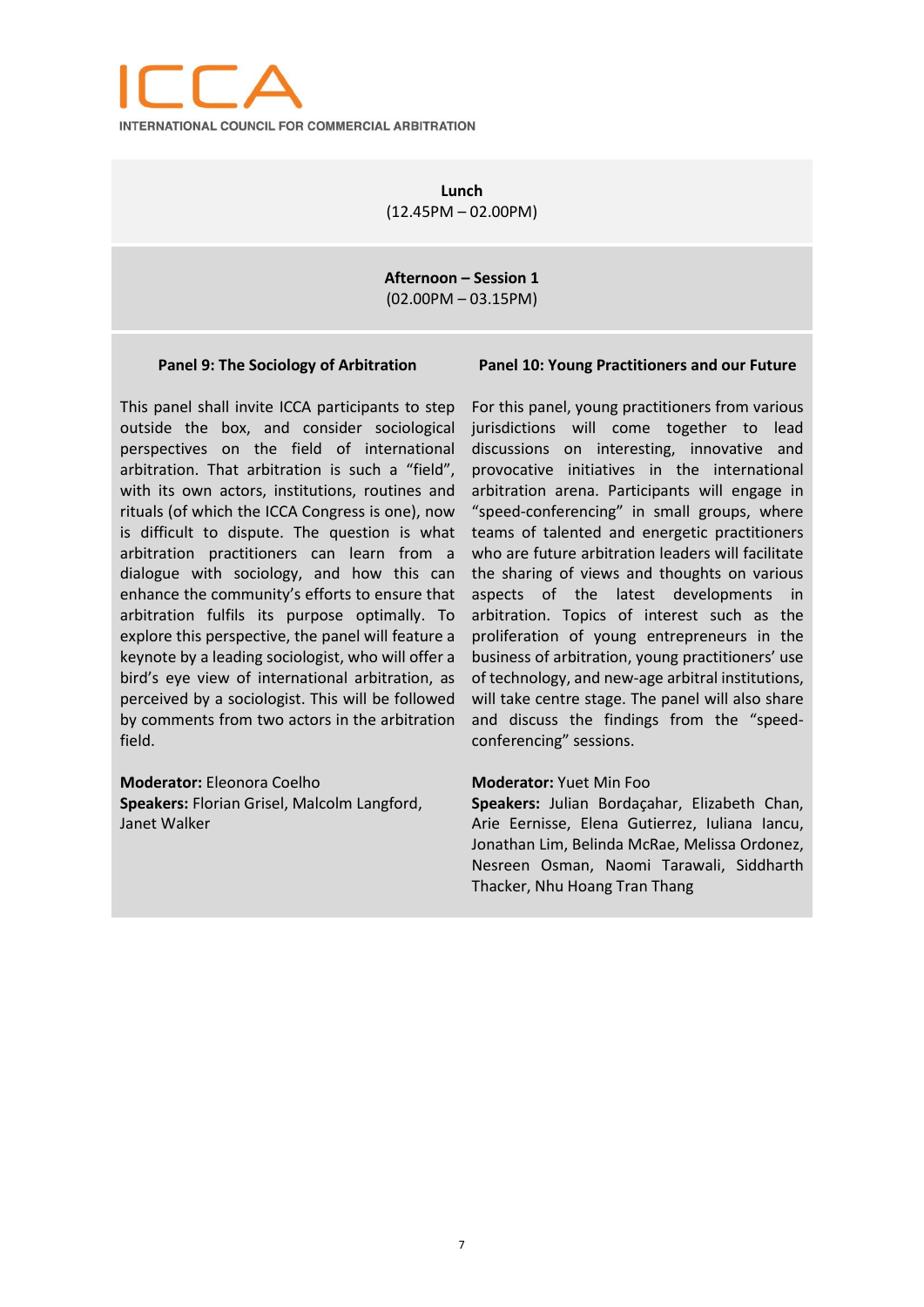

**Coffee Break** (03.15PM – 03.45PM)

**Afternoon – Session 2** (03.45PM – 05.00PM)

#### **New Frontiers**

As arbitration develops in the modern world, so it is faced with new frontiers in legal developments. This session looks at two types of new frontiers: the new technological frontier, as arbitration now operates in an age of ever accelerating technological advances; and various new substantive frontiers, which will increasingly have an impact on dispute settlement going forward.

## **Panel 11: New Frontiers I: Arbitration in the Age of [Post-pandemic] Technology**

International arbitration now operates in an age of ever accelerating technological advances. Artificial intelligence, blockchain technology and digitalisation more generally may change the face of the arbitrations of tomorrow. The panel will bring together scientists and arbitration lawyers to discuss how these changes may impact arbitration, the challenges that they will bring, and how those challenges may be overcome.

**Moderator:** Fabien Gélinas **Speakers:** Julie Raneda, Ji En Lee, Maxi Scherer, Mimi Zou

### **Panel 12: New Frontiers II: The Subject Matters of the Disputes of Tomorrow**

New global issues are emerging in the modern world. These include: climate change and environmental protection, global data storage and the cloud, access to ever scarcer water resources, energy and mining transition and human rights initiatives. This panel will explore how these new issues may impact the subject matter of tomorrow's international arbitrations.

**Moderator:** Nigel Blackaby **Speakers:** Ginta Ahrel, Değer Boden, Rodman Bundy, Peter Cameron

## **Congress Gala Dinner** (separate ticket required) **6.30PM**

Venue: National Museum of Scotland Chambers St, Edinburgh EH1 1JF

**Young ICCA Reception** (open to all Congress delegates) **11.00PM**

> Venue: National Museum of Scotland Chambers St, Edinburgh EH1 1JF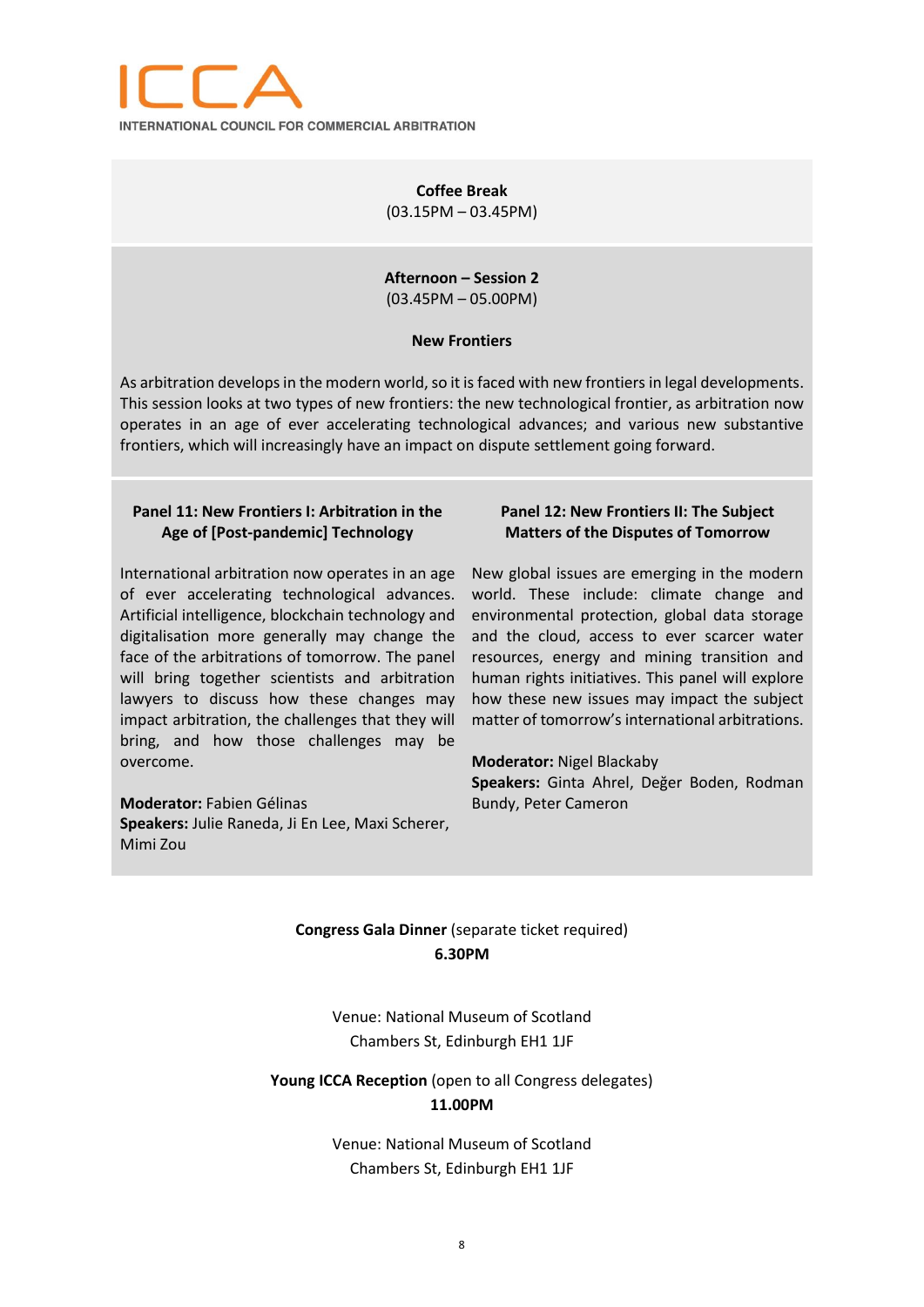

### **DAY 3 – Wednesday, 21 September 2022, EICC**

**Breakfasts** (limited capacity – details to come) (08.00AM – 09.00AM)

> **Morning – Session 1** (09.30AM – 10.45AM)

#### **Panel 13: Renaissance Arbitrator**

The Enlightenment involved cross-fertilisation across different disciplines. In the same way, this panel will ask the question: what can lawyers and arbitrators learn from disciplines outside the law and arbitration? This subject is particularly timely as the issues being decided by arbitration increasingly require an understanding of areas outside the law including complex technical and scientific issues, forward-looking damages issues requiring the application of sophisticated economic and finance models, the application of cybersecurity and data protection principles during the proceedings, and the impact this may have on good case management. The speakers will consider how this impacts what is expected from arbitrators and arbitral tribunals. We will also consider how debiasing techniques can contribute to the continued effectiveness of arbitration. The panel will also share experience gained from other forms of dispute resolution and reflect on how a holistic dispute resolution approach may improve arbitration from the drafting of the dispute resolution agreement to the conduct of the proceedings.

### **Panel 14: Different Perspectives**

What does arbitration look like today from the outside? This panel shall explore the answer to that question from the perspective of the commercial users of arbitration, national or international regulators who are increasingly coming into contact with the arbitration process, and national court judges who are often called upon to exercise supervisory jurisdiction over an arbitration, or to enforce arbitral awards.

#### **Moderator:** Alvaro Galindo

**Speakers:** Patrick Baeten, Mariam Gotsiridze, Lord Hodge

**Moderator:** Elie Kleiman **Speakers:** Bruno Guandalini, Janey L. Milligan, Kathleen Paisley, Melanie van Leeuwen

> **Coffee Break** (10.45AM – 11.15AM)